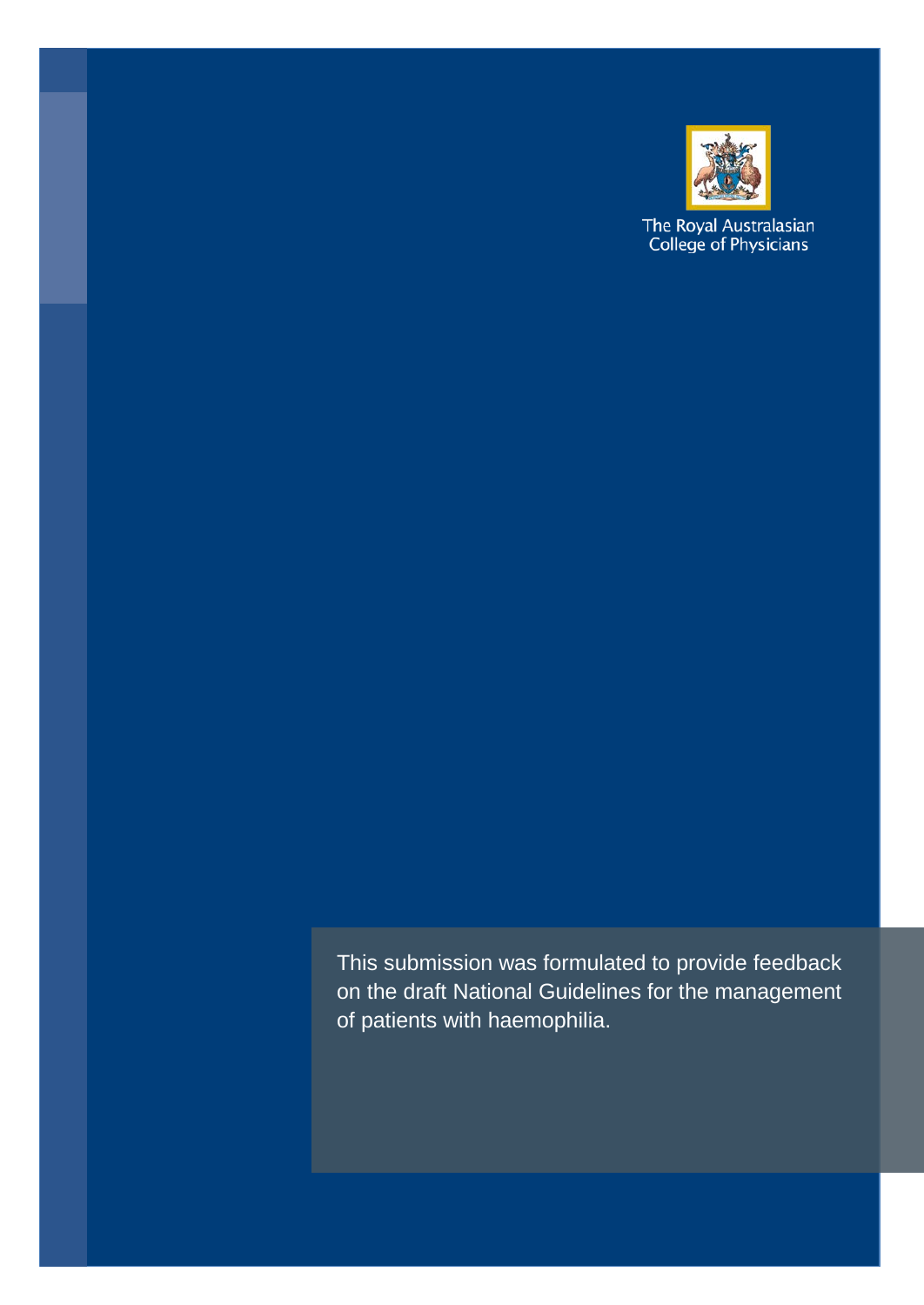

The Roval Australasian College of Physicians

From the President

6 August 2015

Australian Haemophilia Centre Director's Organisation 1622 High Street Glen Iris VIC 3146

Via Email:

Dear

## **National Guidelines for the management of patients with haemophilia**

Thank you for seeking The Royal Australasian College of Physicians (RACP) feedback on the draft National Guidelines for the Management of Haemophilia, developed jointly by the Australian Haemophilia Centre Director's Organisation (AHCDO) and the National Blood Authority.

The introduction of new health services and treatments over the last several years has brought about substantial improvements in health and quality of life of people living with haemoph[i](#page-2-0)lia<sup>i</sup>. The improvements made by these new health service modalities include the provision of effective treatments and the delivery of comprehensive care by multidisciplinary teams. As a result, life expectancy for people with haemophilia is now almost comparable to that of the general populace<sup>"</sup>. To continue these improvements, it is essential the medical community embrace effective health services and treatments.

The RACP supports the adoption of the existing World Federation of Haemophilia's (WFH) Guidelines on the *Management of Haemophilia (2nd Edition)* and the inclusion of an additional chapter detailing the component of care relevant to the Australian healthcare setting. Overall, the RACP agrees with the recommendations made in the WFH's Guidelines and makes the following comments concerning the additional chapter:

- **1.3.7** We welcome the inclusion of rheumatologists as musculoskeletal experts to address prevention and treatment within a comprehensive care team.
- **1.3.11** We recommend 'chronic pain specialist' be changed to '*pain specialist with expertise in both acute and chronic pain*'.
- **1.1.9** and **1.1.10** the 'Bleeding manifestations' section, should recognise that bleeding score is an important indicator to assist with diagnostic evaluation of

145 Macquarie Street, Sydney NSW 2000, Australia **Tel: +61 2 9256 5444 Fax: +61 2 9252 3310 Email: racp@racp.edu.au Web: www.racp.edu.au**